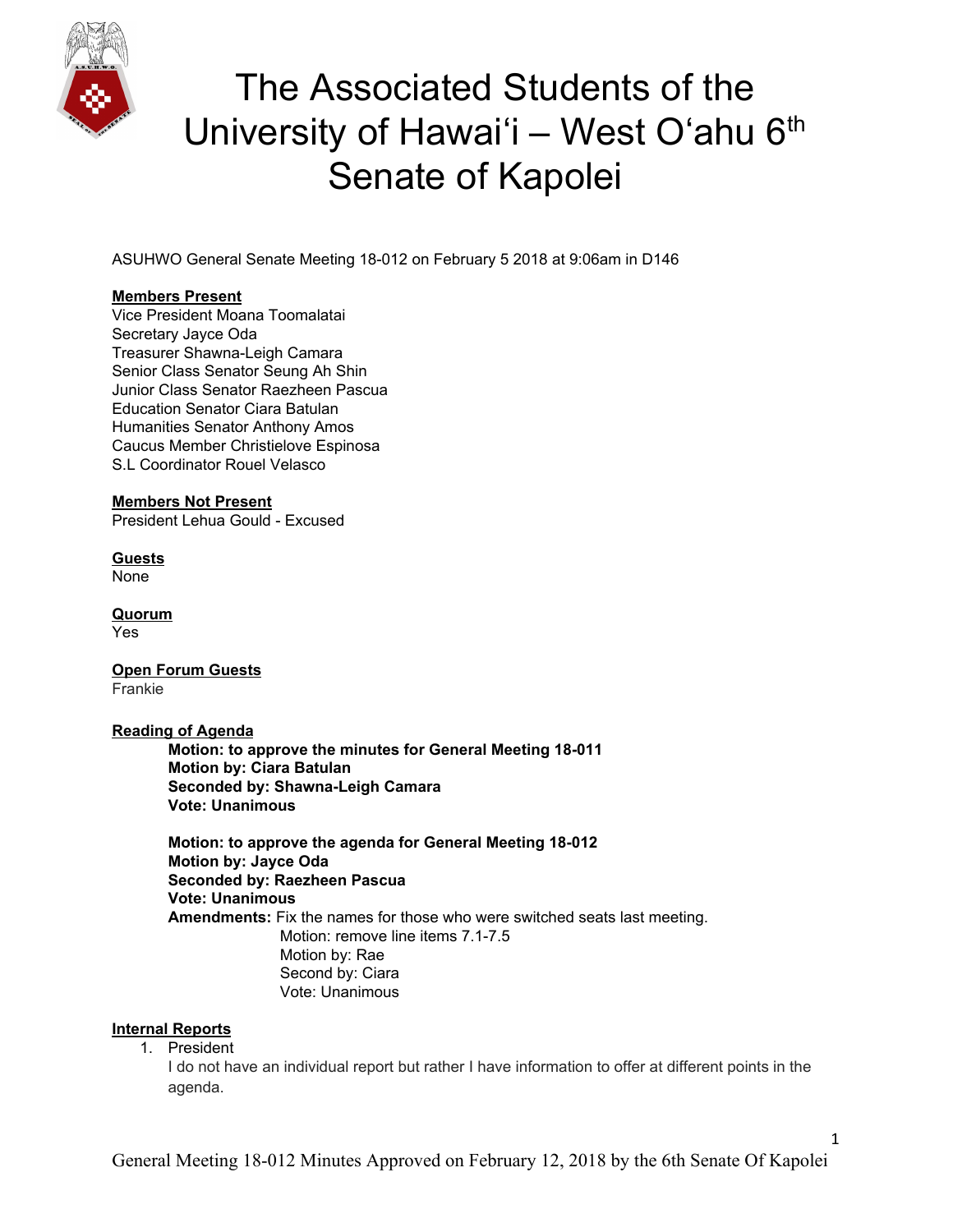

### 2. Vice President

I was not able to speak with everyone regarding their initiatives as of yet. I have checked the team drive and I see that there have not been updates to the initiative folders. I know that some of you have shared ideas that you are working on, but I would like to see the initiative drafts in by the end of the week. Please email me when it is updated and I will read through them and get back to you.

### 3. Secretary

I have updated the website as need be, with the Spring 2018 Elections, pictures are uploaded. For office hours, just text me, that seems to be the easiest way to communicate. For our General Meeting, please make sure to send me your reports, it just helps to make my job a little easier.

### 4. Treasurer

Budget Report: \$49,144.14 available.

Budget and Finance Committee will take place at the next work meeting - Monday - Feb. 12, 2018

Waiting on a working inventory of office supplies and ASUHWO Swag.

#### 5. Advisors

#### a. Student Life Coordinator

Last week friday, there was a CSO collaboration meeting. Just inviting all the CSOs together to talk about all things related to student life. The next meetings will be on March 9 and April 13 11:00am-12:00pm in the student lounge.

One Billion Rising will take place in two weeks. It is an international event to end violence against women worldwide. The Compliance HUI is holding this event and is extending it out the community, and is asking if ASUHWO would like to have a booth there or if not to participate in the dance, "Break the Chain". There are practices today and next Monday, before Zumba. Tuesday and Thursday from 3:30-4:30 in the plaza area. They are going to tape the dance on the 14th. If you are unable to make it to the practice, a video can be sent out.

I will be out of the office from Wednesday to Friday, for a leadership conference.

#### 6. Standing Committee Reports

- a. Budget and Finance No new report
- b. Activities

The event went well, we just need to be sure to read the comments/suggestions that were put into the box. Our game of "beer pong" attracted a lot of students so we did have a good turn out. We do need to recount the swag items to see how many we have left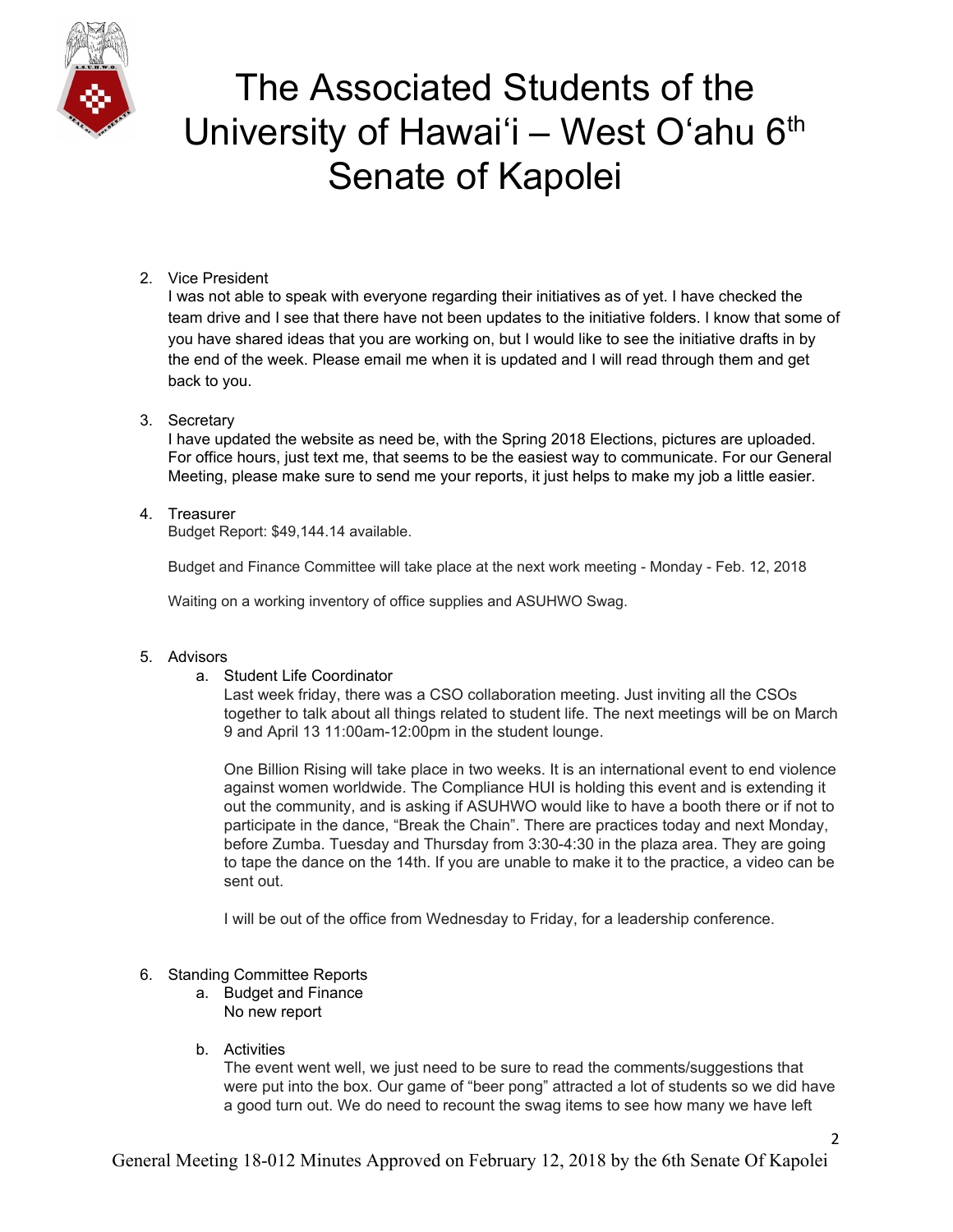

after the event.

#### c. Legislative

Please be working on looking over the constitution and by laws for possible revisions especially concerning stipends. We'll want to know how to calculate each different senate positions stipend.

An issue that came up last semester was stipend disbursement. The legislative committee discussed this during the last workday. We will be working on a way to make the stipend disbursement more detailed so that those joining the senate later in the semester will be able to receive a stipend consistent with the efforts they put in.

I would like you folks to be in charge of monitoring state legislation by monitoring bills that are up for discussion and letting us know as soon as possible when to submit testimony. For assistance with this, please set a meeting with Rouel or tutors Ronnie and Terina that interned at the capitol and can probably explain processes to you folks.

### 7. Ad Hoc Committees

a. Elections Committee

We need a series of flyers covering these main topics:

- Flyer 1: promoting availability of applications and deadline (Lehua)
- Flyer 2: reminder deadline
- Flyer 3: announcing candidates and voting dates
- Flyer 4: promoting voting

Begin working on pizza promotions for voting week.

Will be meeting during our next working meeting.

b. Transition Committee

Ask Rouel if anything should be happening right now for this committee.

I think that we should start putting together work and the best tips and practices for the next person. You could start sharing initiatives that are not able to get done in one semester, and continuing with that process. We do have some sheeting we can share with you focus. Things that are helpful, not helpful, and tips. Seung Ah will be arranging a time and place to meet with the upcoming Senate before June 1.

### 8. Senators Report

- a. Senior Class Senator No new report.
- b. Public Administration Senator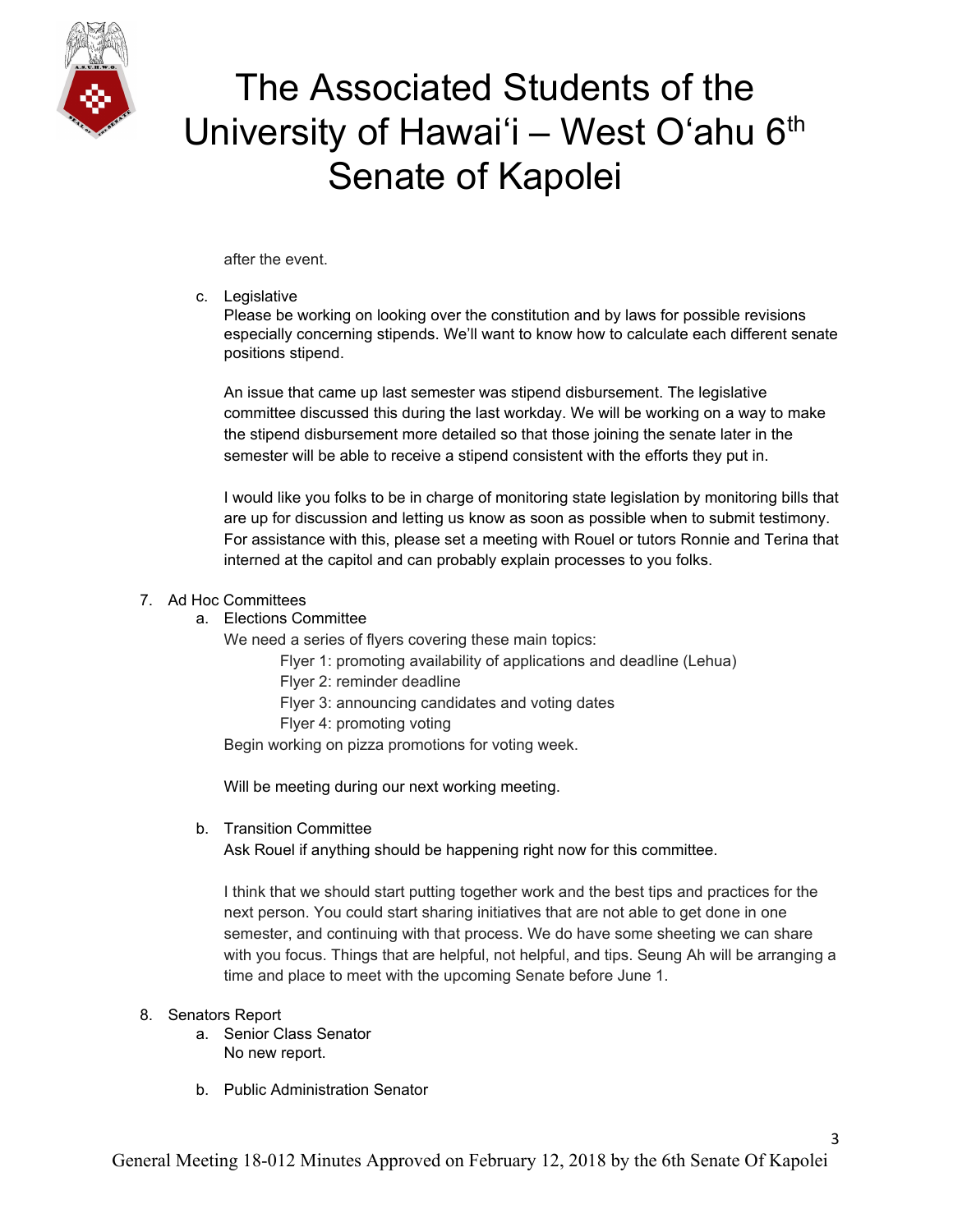

I attended the CC Fair and the master of ceremonies with Anthony for LRDP.

c. Social Sciences Senator

Constituency meeting is on February 8. I have been trying to let everyone know. The only issue I have, is that a student was saying to have more service hours and volunteering. I have been trying to put that person in contact with people in extra curriculars.

I spoke with Rae at the LRDP meeting and substituted for the Faculty Senate meeting.

d. Education Division Senator

Initiative: I am waiting for a reply with the department chair for approval of a form to be sent out to Education Kaako which is the education website. She reached out to me before that a meeting will take place on February 2 and by then, they can decide.

Constituency meeting: Due to a busy schedule, I have yet to plan for a meeting.

### 9. Caucus Ambassador

We had our meeting on January 20th. A math boot camp was an initiative brought up by another campus, it is offered during the breaks. It is an accelerated course to help students reach college level math. Usually it is funded by grants and some student government funds.

For the legislature we talked about what we want to lobby for. One bill was for tuition waivers for students who commit to future programs who serve the homeless, I voted to support that as well as the majority. The Hawaii Promise Program, they want to quoteafy that into law, and I did support the intent with some revisions. A lot of the other bills had to take away the Board of Regions as a whole, and those I abstained from those being unsure what our stance would be.

UH Manoa needed a Chancellor, and at the time the President took on the chancellor seats, and he held both seats and is still in both seats. We talked about how we felt like this, and that there are certain previllegors the president has that the chancellor doesn't have, and this got brought up because he wants to reorganize Manoa, which causes a problem because he holds both seats, and I brought up writing a resolution about holding two seats.

#### 10. Campus Committee Report

- a. Health,Transportation and Technology (HTT)Committee Next meeting will be this Friday, February 9, 2018 at 11:00am in C237.
- b. Senior Staff Committee

It was really quick meeting and many handouts ( I went to office to pick up a binder but somehow forgot to bring with me, here) related to and review 2018 Legislature Efforts such as Senate Briefings/House Briefings, Bills. E Ala Pono (Starfish) updates to assist and know more about student academic performances and future trend. Possible Lobby Wall Graphics were introduced.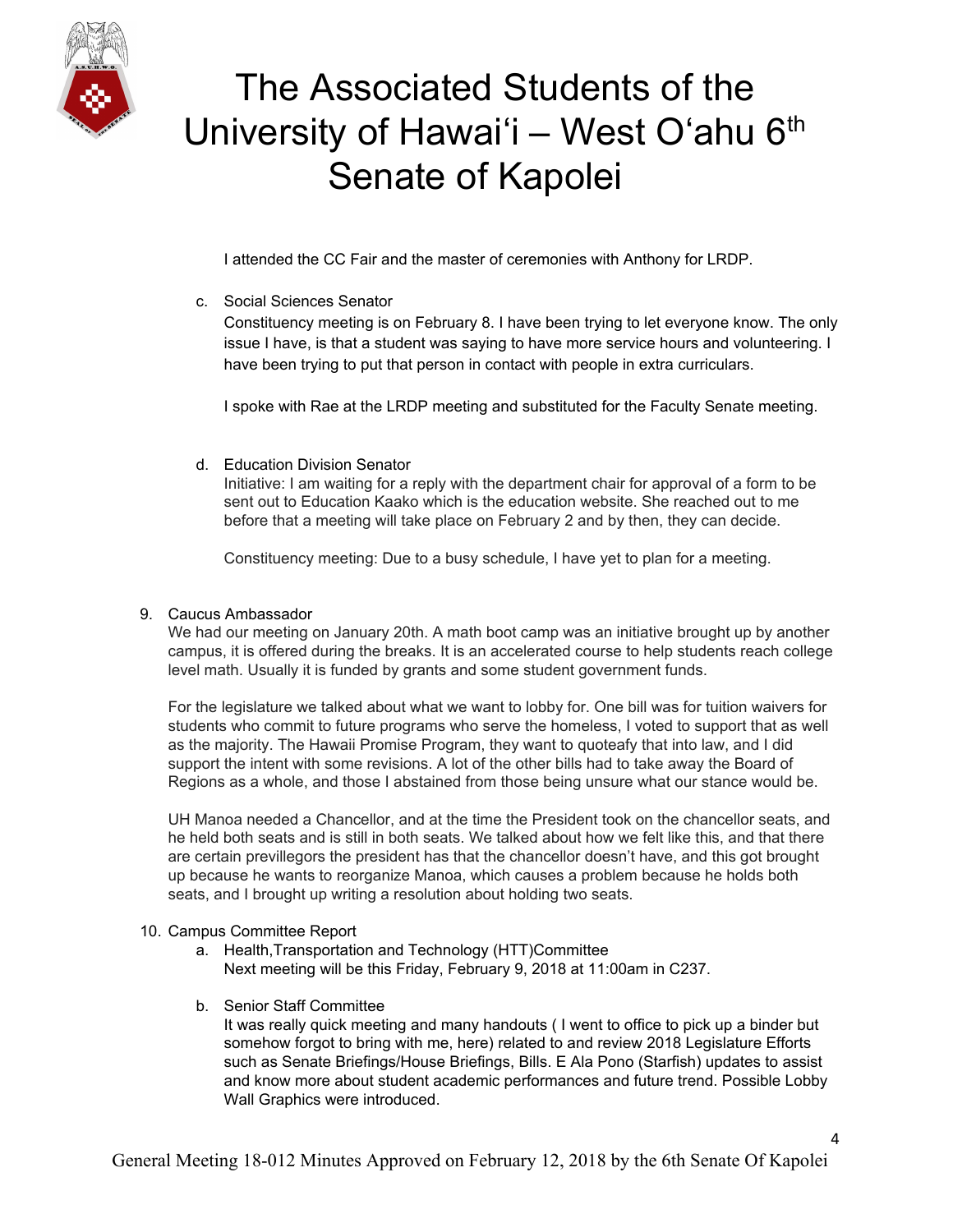

Updates on Safety matter specifically, Missile Alert by Michelle. She said that UHWO campus doesn't or should not have a responsibility to alert or guide off campus student or staffs when it's not on business hours, because it's nearly impossible to prepare foods and drinks for everyone. Besides, our campus has too much open space to be temporary shutter. Thus, there will be no UH-email missile alert during non-business hours. However, she will work on safety workshop such as what to do when missile alert is released.

I will post handouts through team drive.

c. Faculty Senate Committee

Our student population has increased 6.6%. Graduation is on May 5, have to submit graduation checks by February 9. They are going to put out another campaign for Financial aid. They did get approval for the expansion for the parking lot, they want to start on that at least by the fall semester. They're viewing bids for the approval for a creative media building, and they were discussing the Rail system, they want to have it complete by 2025, they want to have the middle to end of street by 2020. They're also trying to help promote One Billion Rising. They are going to implament a new LMS system by spring of 2020 in place of Laulima. They were pushing for a Bachelors for Creative media which was apporve, as well as a Music certrificate as well under humanities. The next meeting is on April 6. March 23 Budget and resources meeting.

Clarification and discussion on the OER bill (that all instructures must use OER materials), Journals and Hawaii press, are not written in this bill.

Discussion on the decrease for the cap for online course for certain subjects/classes

- d. LRDP
	- i. IAELF Master Strategic Work Group

Meeting was on the second. It was more of a clarification meeting. There is going to be a binders that has the plans and the steps. March they have to give there academic policies procedures to the BoR. They gave out hands to ideas that they want for the ten year plan. Discussion on the different programs that they want to be implemented.

- ii. Land/Facilities Work Group No new report.
- iii. Long Range Academic Work Group No new report.
- iv. Enrollment Management Work Group No new report.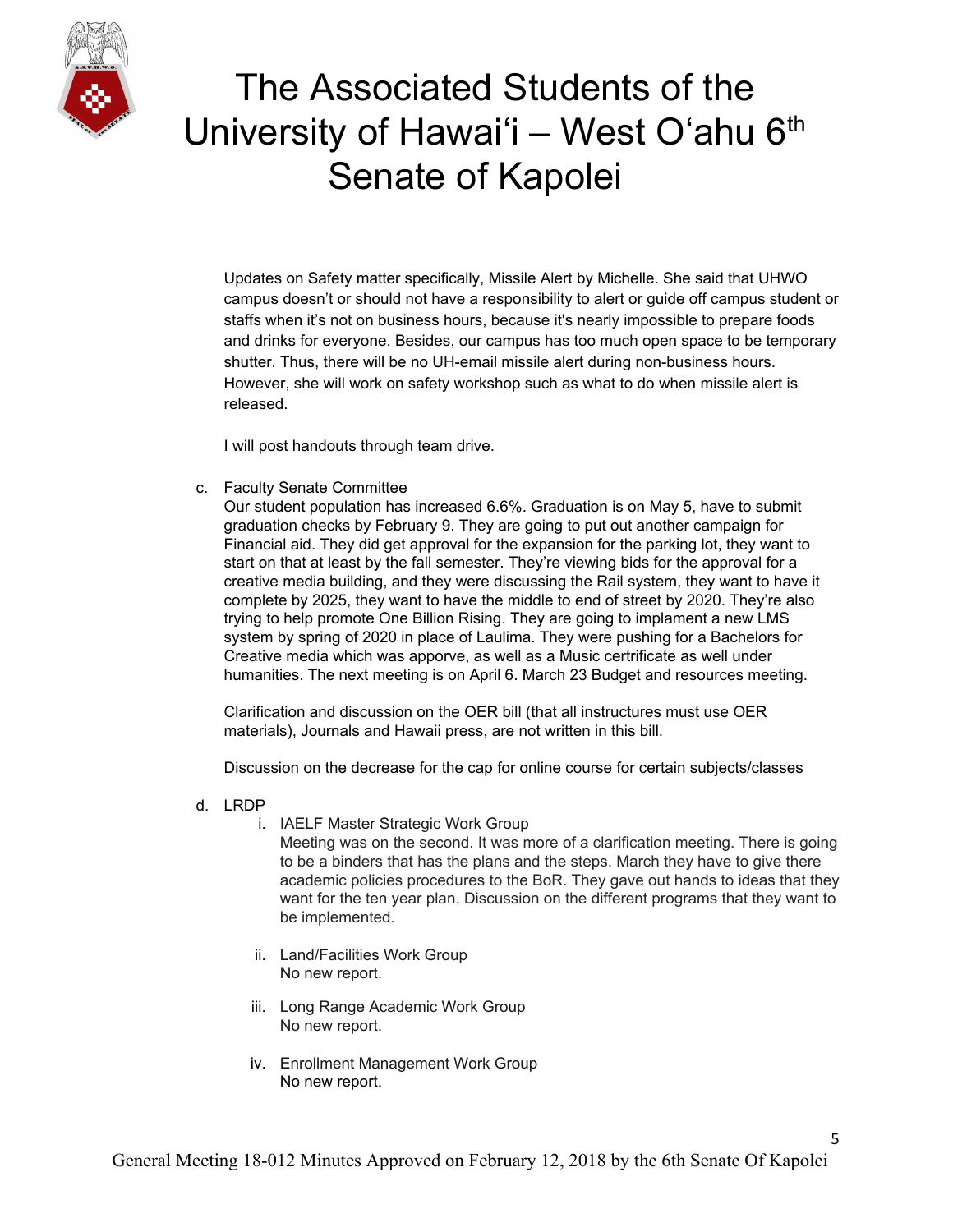

- e. UHWO Art Committee No new report.
- f. OER Committee Completed survey, they had 276 participants.A meeting will be held tomorrow from 11:00am-12:00pm.
- g. Commencement Committee First meeting will be February 28th.

### **Unfinished Business**

1. SR-18-01

Motion: to amend SR-18-01 to include "BE IT FURTHER RESOLVEDthat the ASUHWO urges for the assistance from the director of Financial Aid, Christina Padilla, to help with the implementation of the TEACH grant in the University of Hawai'i-West O'ahu; . . ." Motion by: Anthony Amos Second by: Shawna-Leigh Camara Vote: Unanimous

Motion: to amend the first be it resolve from "bill" to "resolution" Motion by: Chrsitielove Second by: Shawna Vote: Unanimous

Call to question: Anthony Amos

Call to vote: SR-18-01

#### **New Business**

1. Student Concerns

From our first meeting, a good amount of you folks mentioned receiving student concerns. I would like for us to mention those concerns and put them in one particular place in the minutes so that we have a collective list.

I had a student contact me about an issue he's noticed with the communication between professors and the book store:

So I've had a couple issues at this point. The first is that the bookstore will list a book and the professor will then on the first day say "No, we just need a couple things out of that book, I need you all to go buy \*This other\* book instead". Then on another occasion I had a summer course where the bookstore listed no book for the course so I inferred there was none, only to find out on the first day when the professor finally made the syllabus available that there was indeed an assigned textbook, and of course a lot of reading in that book that I would love to have gotten a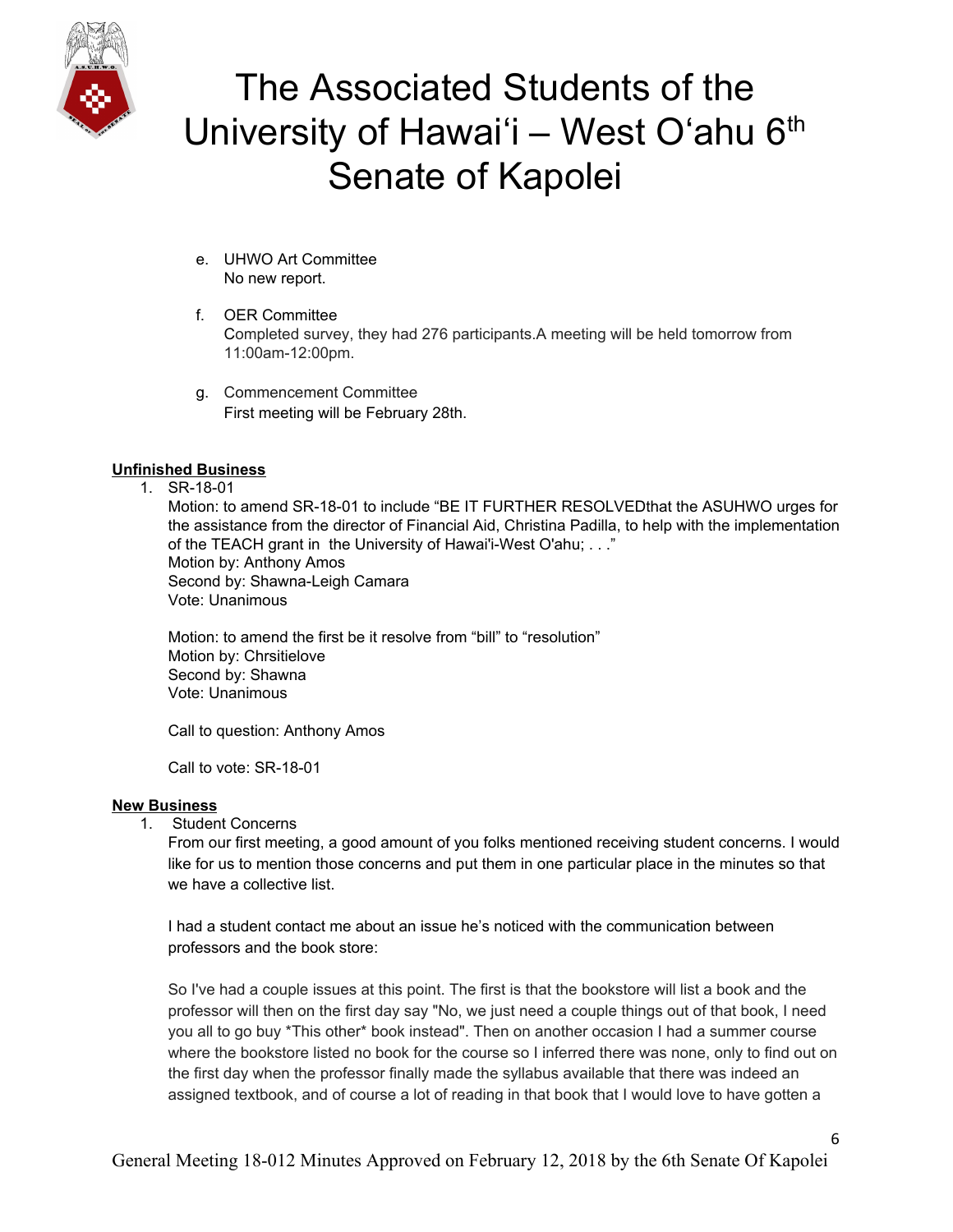

head start on. At the start of this semester it was the former scenario that got me to thinking about how we might improve the bookstore's ability to give students a heads up on what books they need (and ideally how much they'll cost).

It just seems that there's some kind of disconnect between the professor and the bookstore. I would honestly like to find out if it's difficult for professors to submit their assigned reading for their upcoming courses to the bookstore.

I'm also equally interested in pushing for more transparency with syllabi for courses. One can tell a lot about a course and the instructor teaching it from the syllabus and I think it'd be better for both students and faculty if students had a chance to check old syllabi from a given professor for a given course before deciding if they wanted to take that specific course from that specific professor.

Discussion on syllabi for courses, if looking at old syllabus is good or not. If a syllabus reflects teachers teaching, and that a syllabi is subject to change every semester, including throughout the semester.

Discussion on bookstore, that we should discuss this more heavily, as issues with the bookstore comes up frequently with both students and faculty. This could be a possible initiative a student takes.

Complaint for independent movie screening for film majors because there is no area to do that, at least not on the west side. I was thinking with the building of the film studio, that they could incorporate that, but it would take a while, so in the meantime to possibly use the ulu' ulu' archive.

Transfer student from LCC, a Hawaiian class that said it was in person, but upon showing up to class, it was over the telecom from a professor in Maui. The class didn't run that well, she got she didn't get the oppourinty to do better, there is that conflict. There was eight people who went though the same thing. The second part being that, she was registered for a class, but it got cancelled, and she said that she wasn't notified. I emailed Judy, and Judy said there was an email notification that went out, and to get the students name, so I am just waiting to hear back from the student. Lastly, a student was registered for class, but the class had changed times, so she was unable to take it, however it wasn't a requirement. I did email the student for clarification, so I understand where to move forward.

Discussion on the possible glitches or bugs that they system could have due to the changing of the systems.

State Flag and national flag flying level with 3 poles

Object at them flying level, requesting a vote be taken place to get the student body opinion on if we should use all three poles because the school flag is not being displayed

- Having normal flags at normal heights
- Should there be a vote?
- Or may just gain campus opinion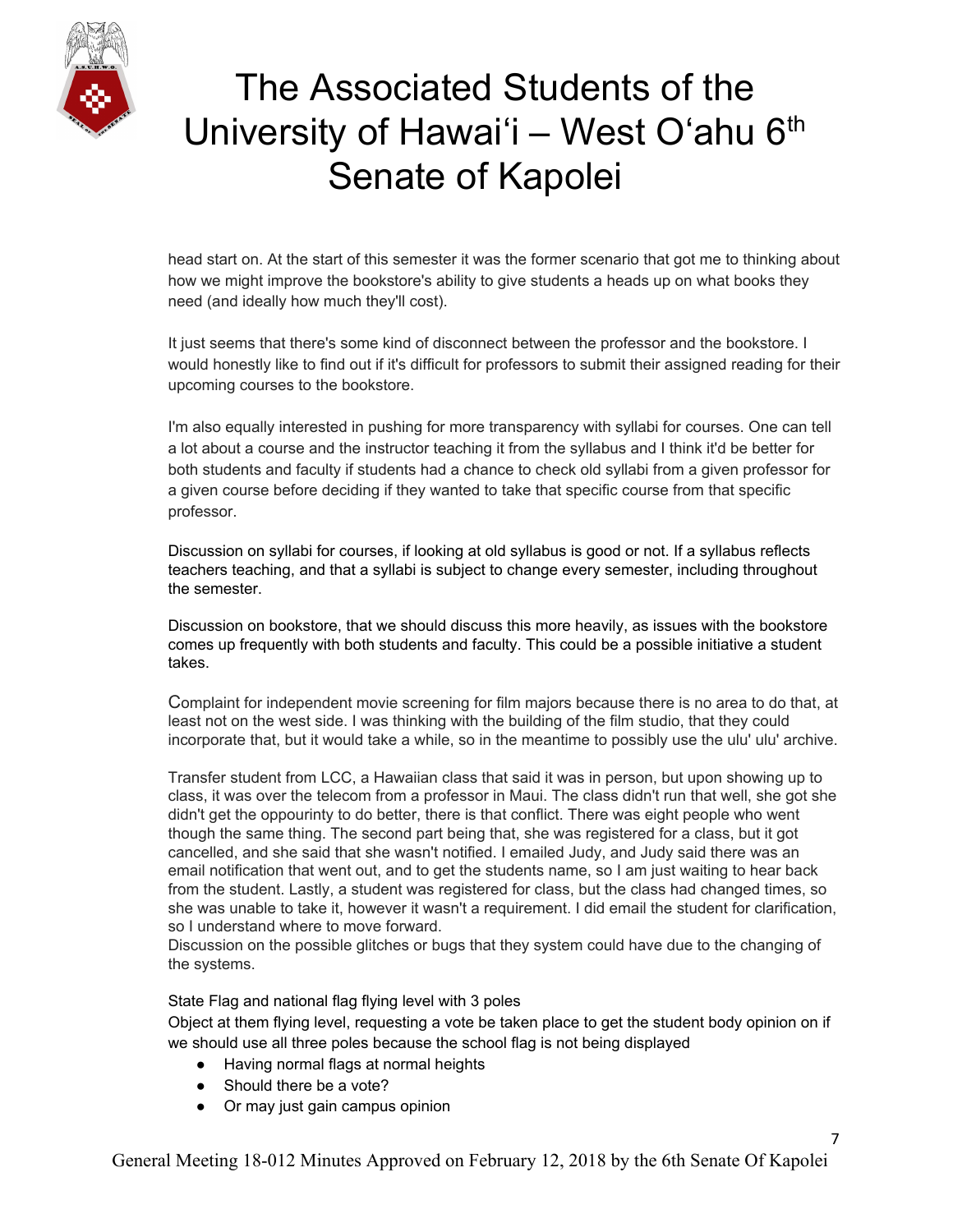

Concerns: Supposed to be level Making national flag flying lower than state flag Brings up cultural and political differences Having school flag is citing on a common flag; would show significance of unity

Following up with student once I compiled information.

2. Response Letter from LRDP Student Forum I shared the letter that Anthony drafted with everyone and it is also located on our team drive. Have the senate read through it and offer recommendations for revisions. Ask Rouel what our next steps should be.

Everyone needs to view this letter, and add comments as need be.

#### **Announcements and Open Forum**

**Meeting Adjournment at 10:45am Motioned by: Jayce Oda Seconded by: Ciara batula**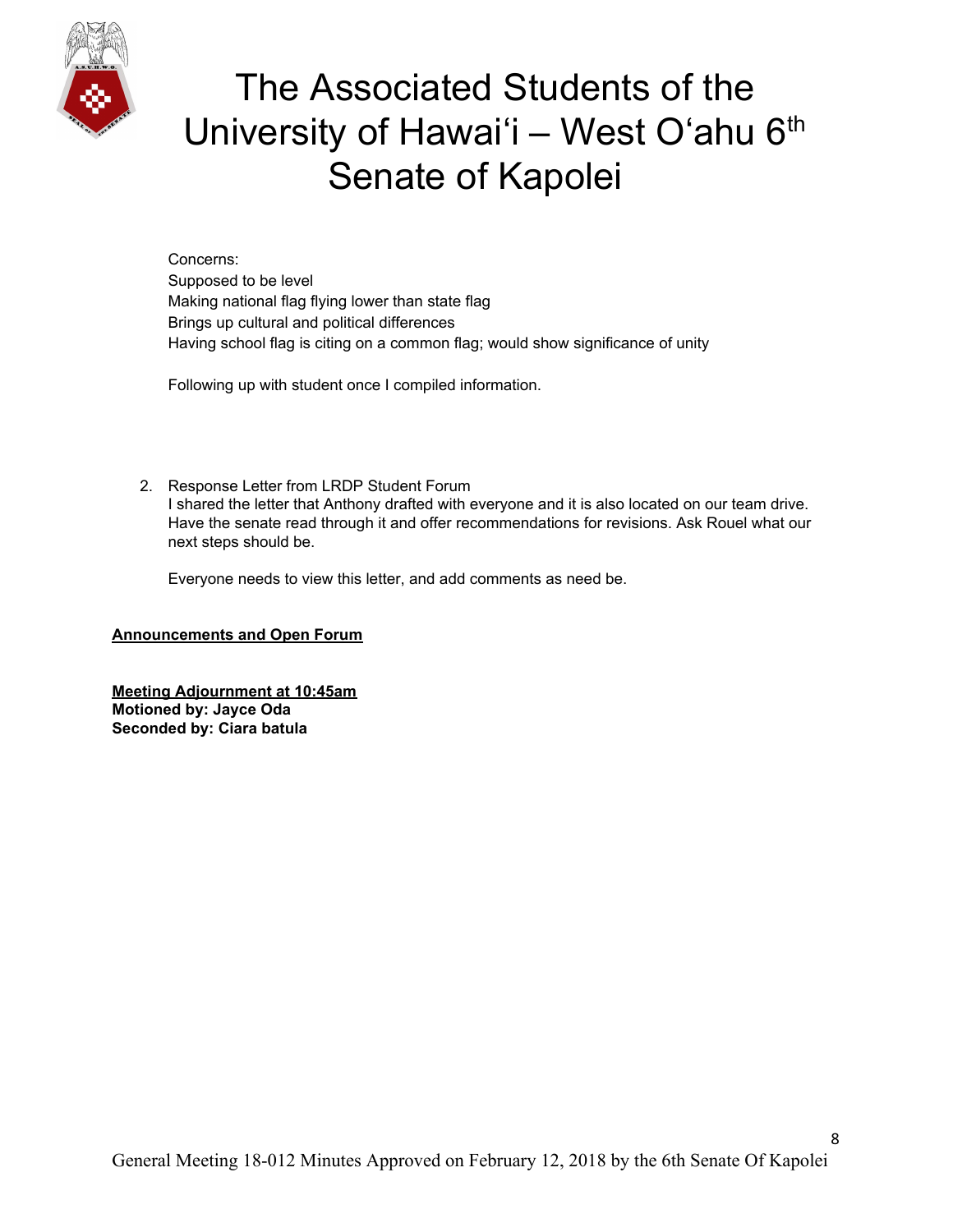

 $\mathsf{r}$ 

# The Associated Students of the University of Hawai'i - West O'ahu 6th Senate of Kapolei

### **Voting Record**

| Voting Record for General Meeting 18-012,  |     |     |         |         |  |  |  |
|--------------------------------------------|-----|-----|---------|---------|--|--|--|
| Approval of Agenda and Minutes: To approve |     |     |         |         |  |  |  |
| the minutes for General Meeting 18-0011    |     |     |         |         |  |  |  |
|                                            |     |     |         |         |  |  |  |
| Name                                       | Ye. | Nay | Abstain | Vote By |  |  |  |
|                                            | a   |     |         | Proxy   |  |  |  |
| Moana                                      | X   |     |         | N/A     |  |  |  |
| Toomalatai                                 |     |     |         |         |  |  |  |
| Jayce Oda                                  | X   |     |         | N/A     |  |  |  |
| Shawna-Lei                                 | X   |     |         | N/A     |  |  |  |
| gh Camra                                   |     |     |         |         |  |  |  |
| Seung Ah                                   | X   |     |         | N/A     |  |  |  |
| Shin                                       |     |     |         |         |  |  |  |
| Raezheen                                   | X   |     |         | N/A     |  |  |  |
| Pascua                                     |     |     |         |         |  |  |  |
| Anthony                                    | x   |     |         | N/A     |  |  |  |
| Amos                                       |     |     |         |         |  |  |  |
| Ciara Batulan                              | X   |     |         | N/A     |  |  |  |
|                                            |     |     |         |         |  |  |  |

| Voting Record for General Meeting 18-012,<br>Approval of Agenda and Minutes: To approve<br>the Agenda for General Meeting 18-012 |    |     |         |         |  |  |  |
|----------------------------------------------------------------------------------------------------------------------------------|----|-----|---------|---------|--|--|--|
| Name                                                                                                                             | Ye | Nay | Abstain | Vote By |  |  |  |
|                                                                                                                                  | a  |     |         | Proxy   |  |  |  |
| Moana<br>Toomalatai                                                                                                              | X  |     |         | N/A     |  |  |  |
| Jayce Oda                                                                                                                        | X  |     |         | N/A     |  |  |  |
| Shawna-Lei<br>gh Camara                                                                                                          | X  |     |         | N/A     |  |  |  |
| Seung Ah<br>Shin                                                                                                                 | X  |     |         | N/A     |  |  |  |
| Raezheen<br>Pascua                                                                                                               | X  |     |         | N/A     |  |  |  |
| Anthony<br>Amos                                                                                                                  | X  |     |         | N/A     |  |  |  |
| Ciara Batulan                                                                                                                    | X  |     |         | N/A     |  |  |  |